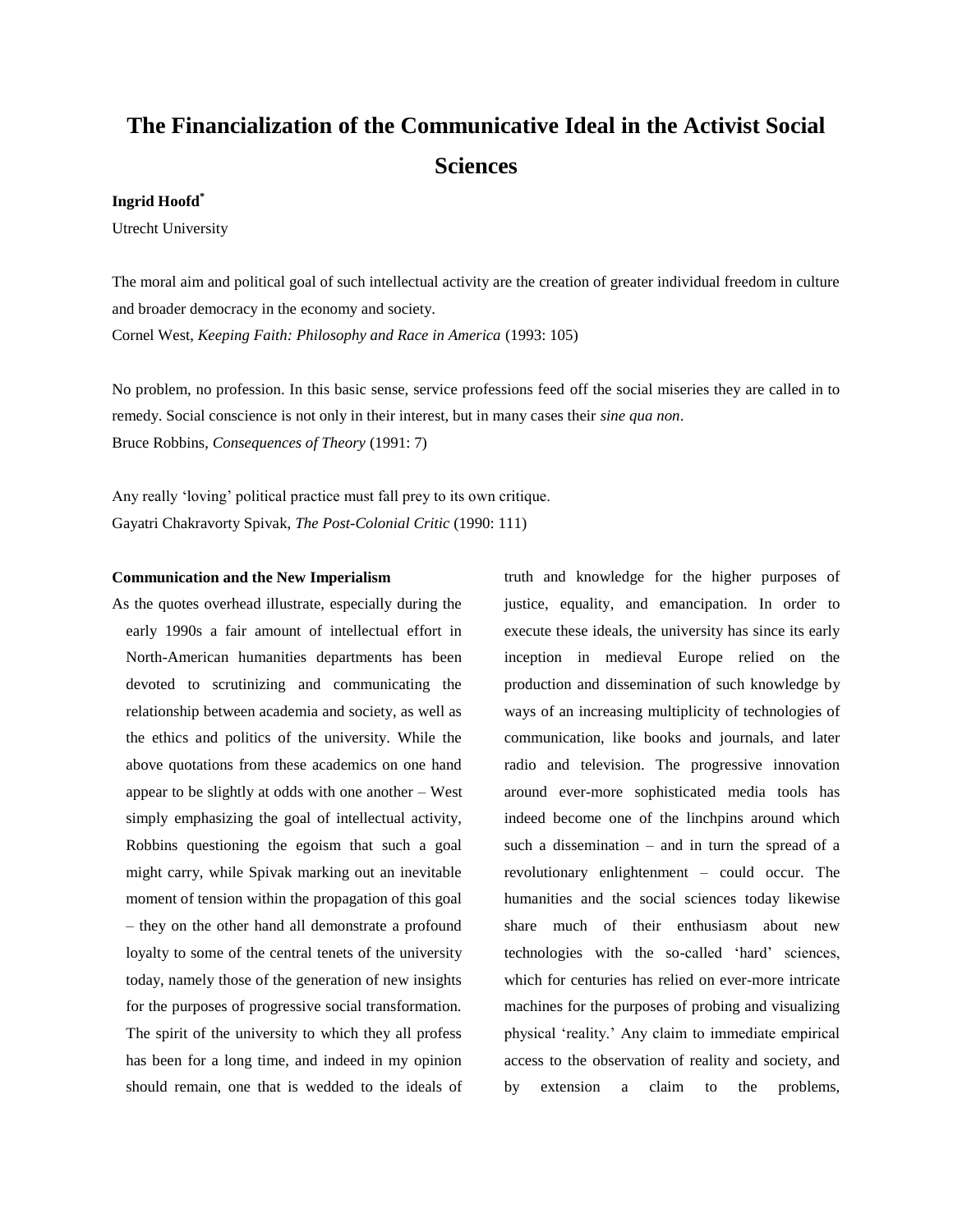incompleteness, or contradictions in the understanding of reality or society, therefore provides, as Bruce Robbins astutely points out, the life-blood of all the academic professions. This means that all these academic fields are rightly pressed to justify their existence in terms of their social relevance. And also because such relevance needs to be properly communicated to all members of society, it is in the very spirit of positive social transformation for a plethora of communities that the claim to a kind of universal communicability is made. It appears however that today, well-meaning academics in the social sciences and the humanities who specifically seek to fight the negative fallout of global capitalism find themselves increasingly in a conceptual and practical double-bind. This is because, while bringing about social transformation is one of the key aims of most progressive intellectual movements which increasingly seek to harness the powers of communication tools for all kinds of democratic and equality-fostering ends, 'change' also constitutes very much the clarion call of the current neoliberal paradigm with its hallmarks of destructive crisis and instability. We can notice this call for people-centered change especially in the mottos of contemporary technology and new media companies. The slogan of Philips Electronics for instance, which since 2004 reads "Let's Make Things Better," illustrates this well, as does Apple's famous motto "Think Different" and Google's "Don't Do Evil." The social media company Facebook meanwhile famously "helps you connect and share with people." Now one may be tempted to dismiss such company slogans as empty marketing gimmicks, but I would hesitate to relegate these mottos entirely to the dustbin of capitalistic false promise and deceit. Rather, I think that the very pervasiveness of the general sentiment of ethical social change that such slogans

exhibit, should tell us a lot about the contemporary stage of late-capitalism in which the emphasis on social progress in and of itself has for a long time now been imbricated in technological innovation and the quest for the perfection of media and communication tools. In this sense, it is perhaps no coincidence that all the above quotations from those three intellectuals that critically investigate the role or the corruption at the heart of the university, not only rely on the acceleration of book printing technology via the powers of dissemination via digital tools of printing and distribution, but also emerge in the very decade that saw the realization of the Internet – arguably the ultimate database of books – as a widespread social phenomenon. Indeed, it appears that the coming into fruition of a certain ideal about communication by way of the new media coincided with a new-found skepticism about the public role of the university, in turn leading to a call for a renewal of its founding tenets.

Left-wing academic, intellectual, and activist rhetoric, as well as social science methodology has indeed always emphasized the facilitation of collection and collectivity that communication technologies provide – whether this entails social community or the coherence and understandability of reality through the gathering of empirical data. Such research rhetoric therefore implicitly assumes that the media can or will 'change society for the better,' either by allowing for new communities or by allowing researchers to create a 'better picture' of society. Previously marginalized groups and individuals, so it is also assumed, can build new alliances through the media in order to facilitate social inclusiveness, and the social sciences can in turn show how new forms of sociality get formed by way of communication tools. It is for this reason that many social scientists have now for instance turned to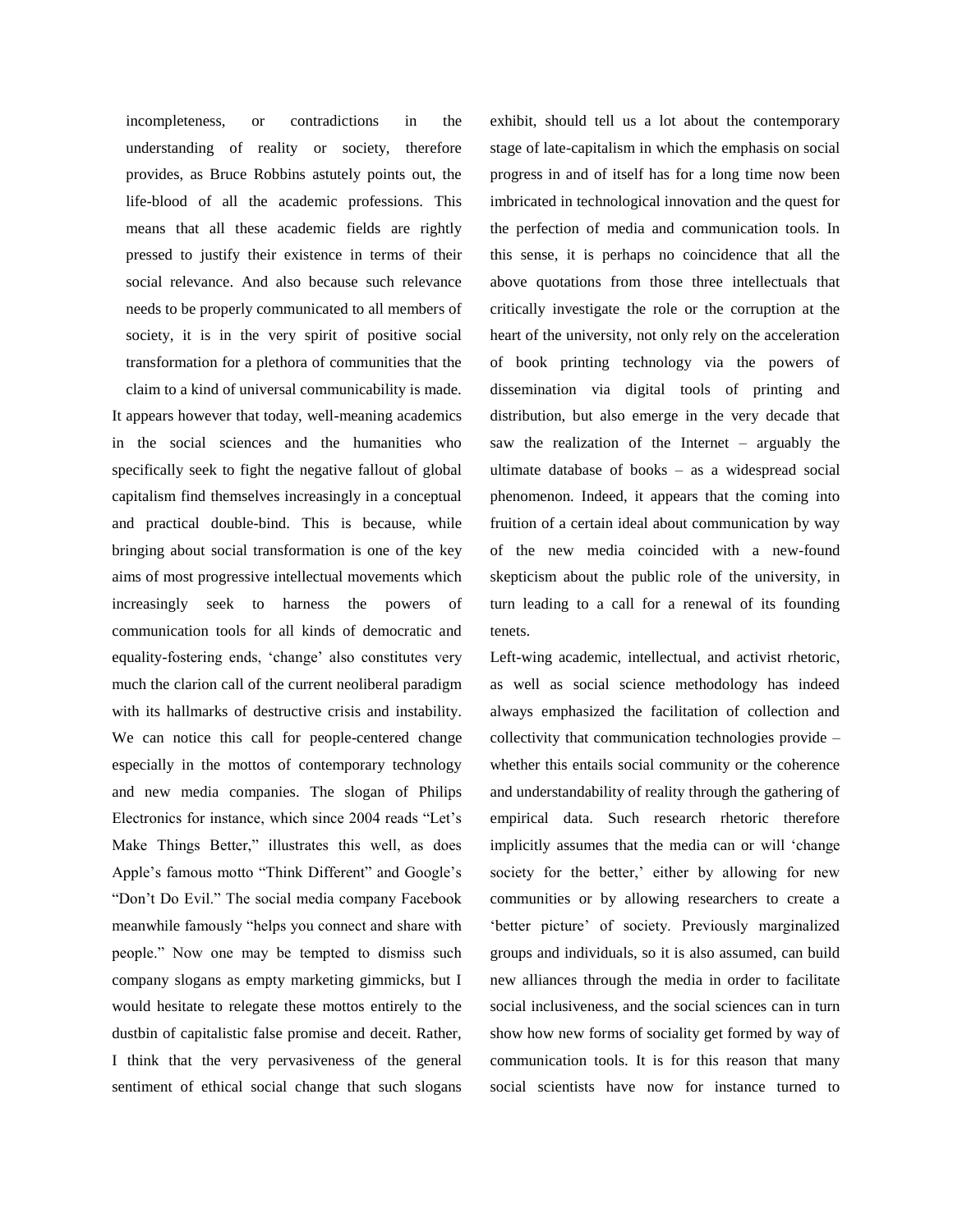gathering 'big data' in order to tease out previously unrecognized relationships between individuals or other entities, and humanists to turn to the 'digital humanities' for the purposes of improving both teaching and research. Noteworthy here is that such research endeavors often need to rely on, or even buy access to, what is otherwise proprietary information exclusively owned by Google Analytics, Twitter's databases, and Facebook archives. But even beyond the direct enmeshment of the social sciences and humanities with corporate tools today, these academic fields have always relied on the fact that they are communicating their insights to society as additional proof of their own social relevance. Far from being a so-called 'ivory tower' then, academia is in fact replete with the politics and promises that modern communication tools offer for communities at large, whether these politics be capitalistic, humanistic, or socialistic. What goes by way of contemporary dominant research paradigms in the social sciences and humanities in turn will then also illustrate the unexpected effects and fallout of the execution of the communicative promises and potentials on society at large.

Such unexpected and perhaps even negative fallout of the endeavors and goals of well-meaning academics should not surprise us. For starters, the ideals of academia have for centuries gone hand in hand with an essentially elitist, masculinist, and Western-centric outlook onto the world in which a university education signified class status and social upward mobility. Any academic would be foolish to assume she can completely transcend such a complicity with the politics of the institution. But what is more, any push for change remains at a fundamental level incalculable, inasmuch as genuine change indeed seeks to *invite* that what or those who have been previously excluded,

suppressed, marginalized, or erased. This means that the workings of the university inhabit a deeply *aporetic* structure, since the march towards communicative enlightenment is fundamentally at odds with the fact that radical alterity is and should remain principally uncommunicable. The contemporary university then becomes a prime site of the technological acceleration of this aporia, as the promise of community, justice, and equality is exceedingly enacted through new media technologies. In the same vain, this article will claim that paradoxically, the utopian or hopeful rhetoric around media technologies, which is especially prevalent in the well-meaning humanities and social sciences, currently *facilitates* the ongoing acceleration and negative fallout of the neoliberal economy. This is because in particular this economy increasingly relies on the technological enmeshment of such meaningful rhetoric or the productive arguments around 'fostering change' and globally financialized information flows through the media. Most non-face-to-face communication today happens through media technologies that are intimately entwined with neoliberal globalization through a handful of media corporations, cable providers, and ISPs and IXPs – in fact, the ownership of the global backbone of the Internet today is largely in the hands of North-American 'Tier 1' companies like Cogent, Verizon, Level3, AT&T, XO Communications, and CenturyLink, signifying a new imperialism. This is also to stress that the facilitation of collection and collectivity that the new media allow social scientists and other researchers to carry out, has its appalling precedent in the data-collecting and classification efforts of for instance the British Empire during the many centuries of the aggressive colonization of other peoples' spaces and territories. Of course, the upshot of these efforts was eventually to render the subjugation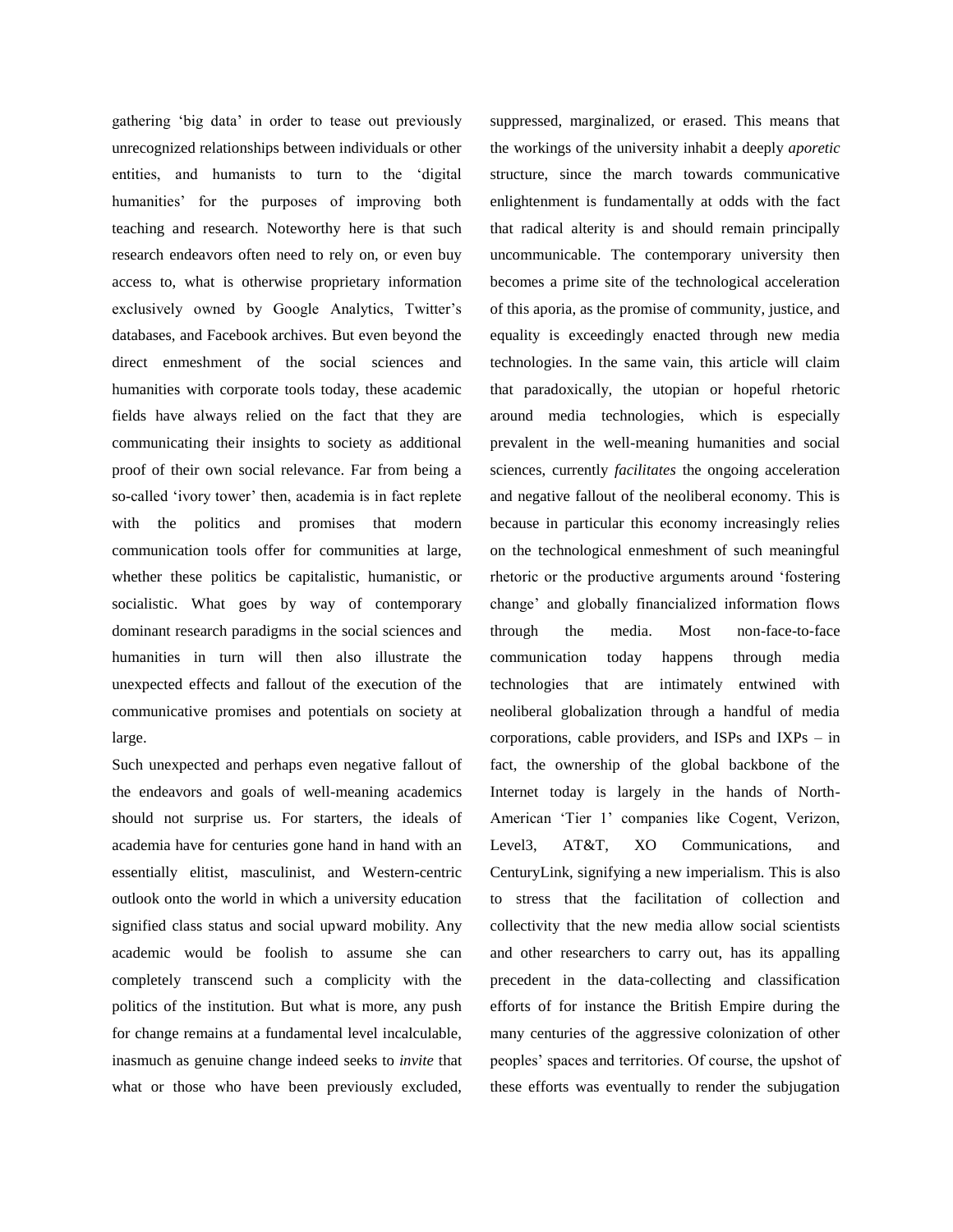and exploitation of colonized peoples more efficient, and to make the needs, movements, and goals of such peoples more transparent; all in the service of an increasing expansion of global capitalism.

One can partly trace this ideal of communication to its nascence in North-American 1940s communication theory (which is today called 'information theory') and its problematic conception of meaning as resulting from channeling objects (like bits and bytes). This ideal in turn is epitomized in Claude Shannon and Warren Weaver's famous model of signals redundancy for electronic transmission in *The Mathematical Theory of Communication* (1963), which became a major inspiration for American communications departments and their obsession with predictability and propaganda during the Cold War era. This has especially in the American but also to some extent in the European contexts led to a too optimistic understanding of modern communication and its social possibilities, as well as to a strong moral obligation towards communicative transparency and effectiveness. But even long before that, Western science and philosophy, in their very quest for total knowledge, suffered from what Jean-François Lyotard has designated in "Something Like Communication… Without Communication" as the "communicationalist ideology" of Western metaphysics (567), which in our postmodern era leads to the subjugation of peoples under an exceedingly socially-fragmented technocracy. Lyotard argues that the shift from modern to postmodern art can be identified with a shift from an occupation with beauty to an experience of the sublime, which marks the unconscious effect of awe and partial opacity of such art. If we translate this to the functioning of new media his means that the meaningful aspect of postmodern media – the way in which they may bind communities and audiences

together – lies not so much in the possibility of representation, but in a shared experience of fragmentation due to new media's architecture. Lyotard thus likewise highlights that in a global society marked by a ubiquitous push for more connection and communication, sociality paradoxically ends up being destroyed – not in the least because media technologies fragment and bypass physical territory. (570) In other words, the assumption that 'improved' communication necessarily leads to positive social change elides the current relationship between a certain promissory ideal of communication and its complicity in a neartotalitarian and technocratic neoliberalism, that founds itself on the misconception of communication as transmission of meaning and the binding of communities through a shared understanding. Similarly, because mobilizing the media as a 'tool' for social change will inevitably also accelerate economic globalization and the unequal distribution of wealth, the dissemination of information entails a slippage or a displacement of the researcher's utopian aim or intention towards such acceleration and its violent sideeffects. The propagation and promotion of the discourse of 'social change' and 'making a difference' is therefore today no longer antagonistic to, but exceedingly implicated in the ongoing disenfranchisement of under-privileged communities and disintegration of sociality worldwide. The activist and academic moral imperative to render 'the other' into a communicating subject has consequently become an increasingly oppressive or coercive gesture which binds individuals first and foremost under the compulsion to bow to the sublime power of what Jodi Dean aptly calls 'communicative capitalism' in *Democracy and Other Neoliberal Fantasies*.

My argument about the ways academics and activists profess to the 'communicationalist ideology' is closely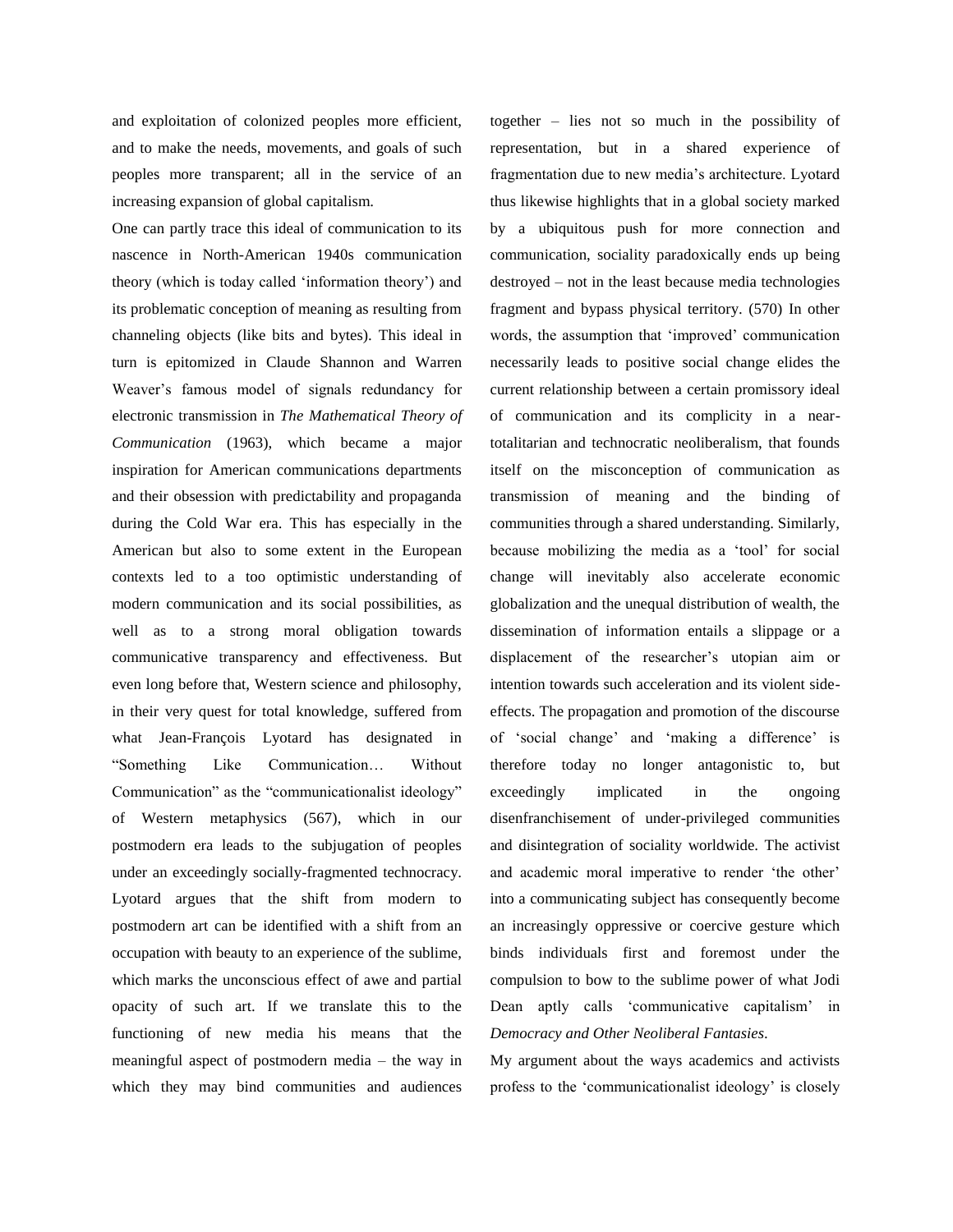mirrored by the work of Jean Baudrillard. Baudrillard's cardinal argument throughout most of his later work is that increasingly all forms of politics, insofar as they come to exist as mere simulations of politics, find themselves wrapped up in a neoliberal logic that relies on the collapse of the realm of representation into the realm of capital circulation. This collapse is possible, argues Baudrillard in *The Mirror of Production*, because the expansionist logic of capitalism has found in the incessant mediation of signs an inexhaustible form of production and consumption. (105-106) Signs, in short, have become objects for consumption, and claims to differences in identity sustain the exploitation of the conceptual fallacy of binary oppositions ('self' vis-à-vis 'other') for accelerated economic growth. For Baudrillard, the concept of the signified emerges alongside the capitalist model of exchange value as a supposed derivative of use value. (103) Use value (in the form of needs and desires), says Baudrillard in 'For a Critique of the Political Economy of the Sign,' just like the signified (or the referent), is simply conjured up as an 'alibi' (78) for a capitalism that justifies itself by positing those needs and desires for emancipation of the marginalized person as natural. The conclusion for Baudrillard is, as he explains in 'The Melodrama of Difference,' that all contemporary kinds of otherness, and our desire to engage with it, liberate it, connect with it, ally with it, and even understand it, are *effects* of this new phase of capitalism. (126) Communicative facilitation therefore relies on the fallacy that such otherness is empirically real and outside the capitalist logic of reproduction. Otherness in certain kinds of alliance politics and liberation of 'the other' is then relative otherness, a mirror image of the self-same subject that does the facilitation or teaching. New media in particular facilitate this logic because they allow for the incessant circulation, multiplication, and

differentiation of signs. So the media do this by way of implicating subaltern imagery and voice into the networked flows of capital through their affordances of expedient electronic dissemination and differentiation. The media also provide the academic or activist with the illusion, due to the pervasive fantasy of media as transmitters of meaning, that this 'other' authentically *wants* such subjective empowerment and alliance – that we ourselves as much as any 'others' naturally want to be or are foremost *subjects* under neo-liberalism. But I suggest in line with Baudrillard's argument that such empowerment and connection become mere moments in the recirculation of signs, and hence of the acceleration capital flows. In "The Melodrama" Baudrillard therefore concludes that this new stage of capitalism marked is by a "humanitarian ecumenism" (131), in which the other becomes something to "be understood, liberated, coddled, recognised." (125) This means that this state of affairs, as we will see later on when analysing a few of its exemplary moments, still relies on the "authorising signature of Western humanist discourse" that Chandra Mohanty for instance already identified in her astute "Under Western Eyes." (63) However, it does so today not so much due to the cutting-off from the life-world of 'the other,' but due to the very attempts at bridging, communicating, or connecting with 'the other.'

Due to this entanglement between communication and financialization, I suggest that many well-meaning academics and intellectual activists find themselves increasingly in a double-bind; on the one hand, the possibility of saving radical otherness resides in the safeguarding of their existence as a 'secret' and the ever narrower possibility of miscommunication and invisibility, while on the other hand, the survival of otherness lies in them submitting to these totalitarian communicative techniques, like teaching them mass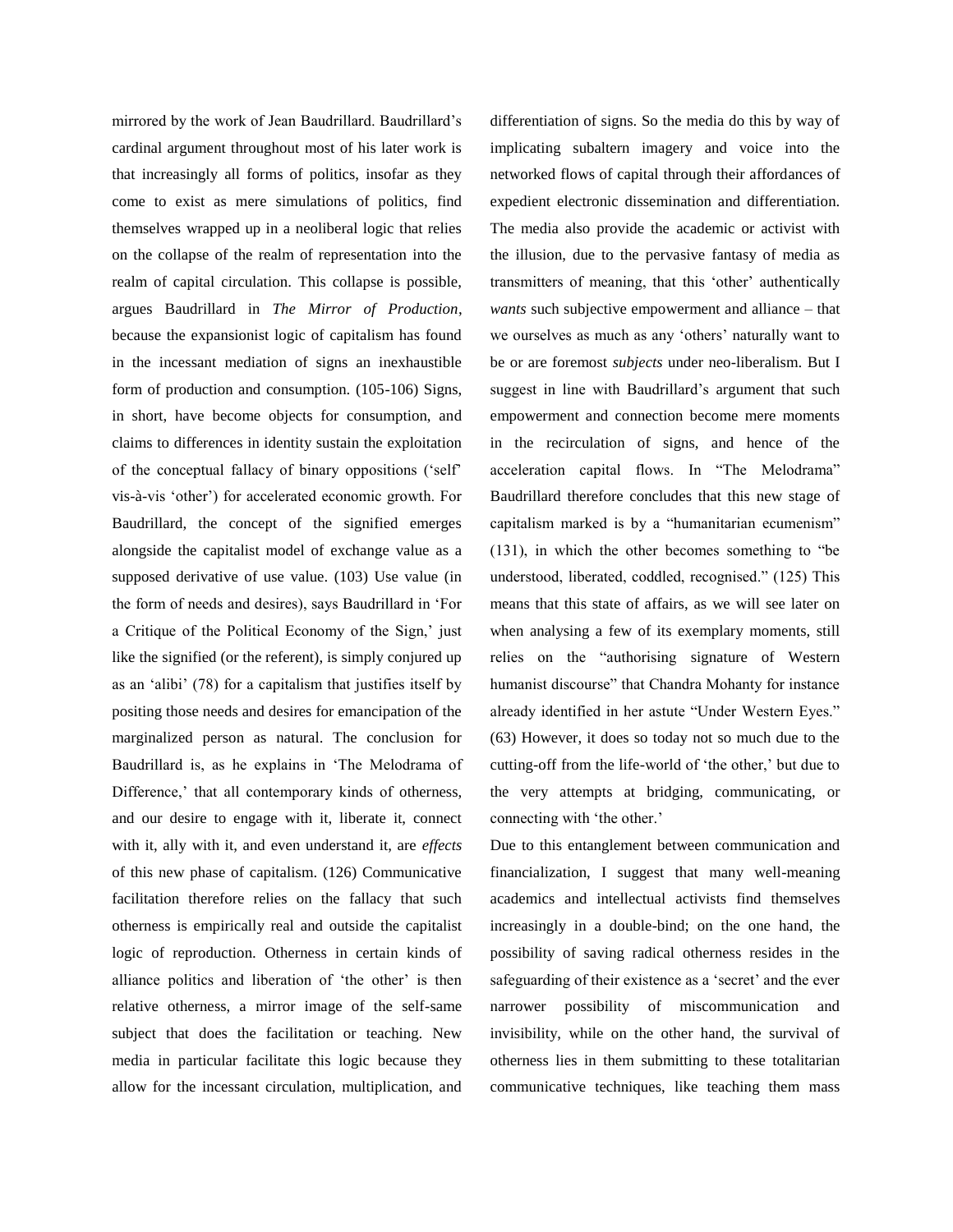and new media use, voicing-out, and in general becoming visible online or on television. The fact that this double-bind or tension remains largely unnoticed or hidden to many academics is firstly because their profession is already founded on the ideal of communication as community, which makes them blind to the possibility that today it might be otherwise; but secondly, and more importantly, because many designated 'others,' feeling the pinch of an exceedingly technocratic global society and its growing forms of disenfranchisement, will very often exhibit a voluntary involvement with these tools as a means to 'empowerment' in the form of mere survival. This involvement in turn gets misinterpreted by many academics as an authentic desire of the 'other' to use these media to their own benefit, as the more primary self-serving aspect of such teaching or facilitation are obscured, suppressed, or ignored. Superficial sociological conceptualizations of empowerment or resistance as merely requiring a display of communicative agency are therefore of little help in understanding the coercive nature of the entire scenario including the intellectual 'facilitator' and self-appointed 'agent of change' who both find themselves nonetheless differentially subjected to this ideal. Likewise, while the exercise of resistance or subversion though tools of communication often in sociological literature gets diametrically opposed to the violence of capitalism, there exists today a strong confluence of such tools and the ongoing financialization of the globe. In the following section, I will proceed to illustrate how this paradox or double-bind emerges in certain utopian or left-wing theoretical arguments generated in the wellmeaning social sciences and humanities, also leaving the activists and academics that seek to render such ideals productive, trapped in a fundamentally schizoid situation and institutional space.

### **Communication for Social Change: the Rise of a Paradigm**

Since the sudden intensification of global capitalism occurred about a decade after the new media found their nascence during the late 1960s Cold War military innovation, we can expect theories and practices around resistance and empowerment in the humanities and social sciences in the 1970s and early 1980s to unintentionally prefigure some of the push to 'interactivity' and 'two-way communication' that marked the corporatization of these media worldwide. Indeed, and if one were to put it in an unfriendly way, radical left-wing academia in America and Europe during these two decades has perhaps played the unwitting handmaiden to the globalization and corporatization of new technologies under the very alibi of fostering social justice, democracy, and equality by pushing the 'communicationalist ideology' the novel heights. What is more, some of the militaristic roots of the new media tools has found its way into the parlance and rhetoric around communication for social change, which often starts to speak in the 1980s in terms of 'target groups' and 'campaigns;' the latter being etymologically derived from the French *campagne* meaning an attack or the 'operation of an army in the field.' This is of course not to say that the more overtly pro-capitalistic or pro-military segments of academia were and still are the more obvious primary handmaidens, but that the academic left has found itself exceedingly coopted in the financialization of the globe while working under the false impression of its own radicality. Of course, I must stress here that I do not think that the acceleration of communication as such is a purely oppressive affair – after all, this article is itself also implicated in performing the hope for a radically different future by way of the conventional routes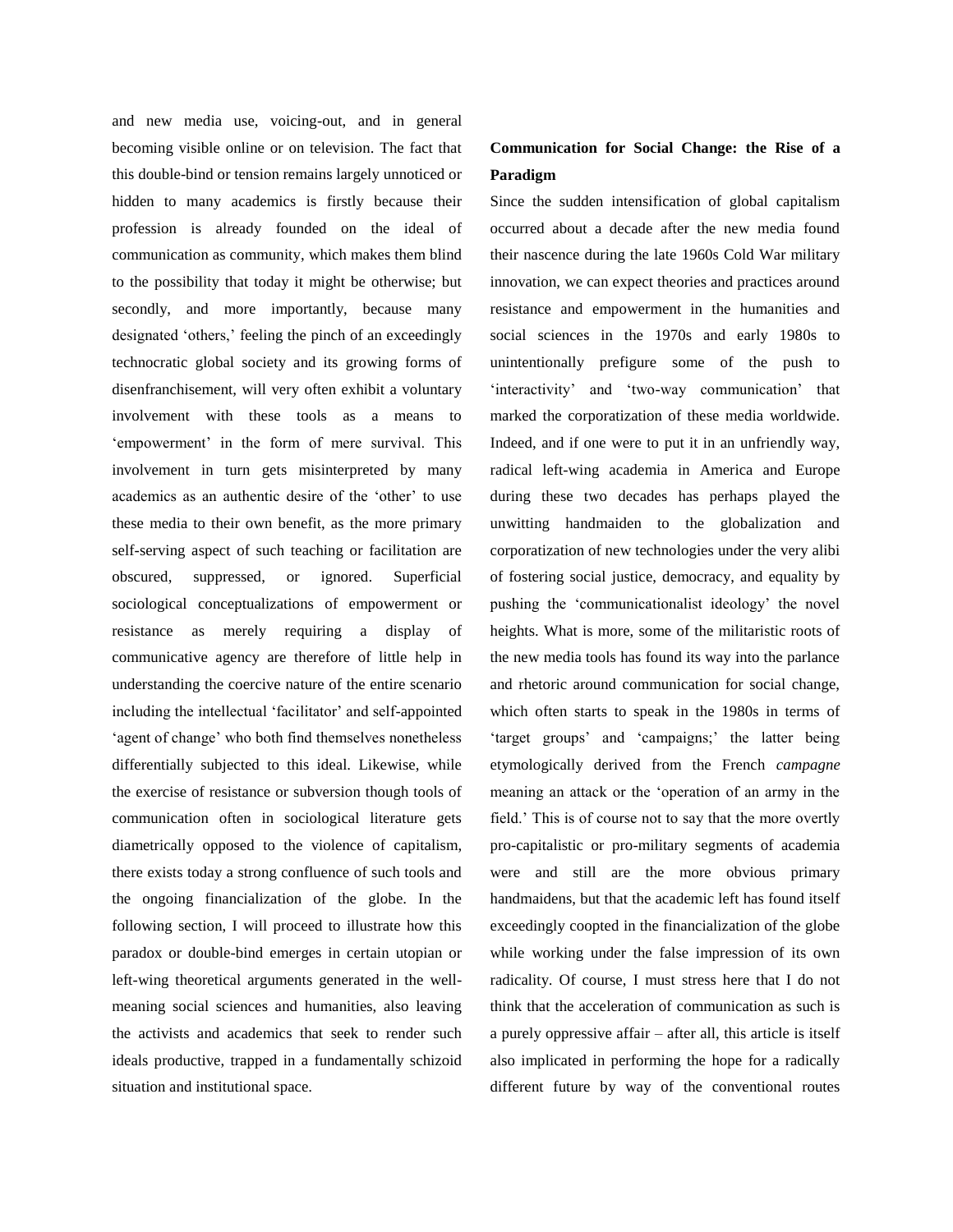towards publication and dissemination, even if in a perhaps more self-aware fashion. Rather, I wish to highlight how the stakes have been raised considerably for left-wing academics and activists to move beyond the mere logic of visibility, transparency, dialogue, and giving voice. In a sense, we find ourselves in an era were the logic of representation and communication has been surpassed and even been kicked into its reversal by a capitalism that has managed to largely collapse the semiotic realm with global financial transactions, and that academic efforts for social change have been symptomatic of and indispensable to this reversal. We may be working here with an outdated political agenda that does perhaps more harm than good today. Again, we see here that academia is a far cry from some sort of 'ivory tower' and is in fact replete with the politics and economics of its supposed 'outside' in unexpected and at times almost indiscernible ways.

One of the more exemplary theorists of communication for social change and novel pedagogical frameworks is without doubt Paulo Freire. Besides his famous *Pedagogy of the Oppressed* in which he pressed for the conception of the classroom student as a co-creator of knowledge, Freire published many papers on how intellectuals and academics should engage in collaborative activism with especially the lower and marginalized classes. One such piece that remains seminal for the field of communication and social change, is his 1969 book titled

*Extensión o Comunicación? La Concientización en el Medio Rural* (literally 'Extension or Communication? Raising Awareness in Rural Areas,' translated into English as *Education for Critical Consciousness*.) In this book, Freire makes a sympathetic call for the "democratization of culture" which according to him should include giving the masses, specifically those in the rural "subproletarian" areas, "experience at

participating and intervening in the historical process." (37) For these purposes, Freire presses for a type of literacy program that emphasizes dialogue with the help of visual and other communicative aids, claiming that such a program relies on a "horizontal" rather a "vertical relationship between persons." (40) The point of this is to make the person into an actor – political and otherwise – since Freire says that "the role of man … [is] to engage in relations with the world." (39) The success of his new method is later affirmed by one elderly peasant, who says that because he works, he "transforms the world." (43) A certain "selftransformation" is therefore the result of the program, whereby Freire, by "simply offering him the instruments," (44) allows these peasants to acquire "critical consciousness." (40) His program is therefore supposedly diametrically opposed to vertical teaching or "anti-dialogue," which will eventually help erase the among these rural subproletarians pervasive "magic consciousness" which is characterized by a repugnant "fatalism." (39)

While as socially engaged left-wing academics we may feel enamored by Freire's call for dialogue and validation of the peasants' suggestions for topics to be discussed – and indeed may have enacted such dialogical methods ourselves inside and outside the university classrooms – there nonetheless is a distinct smell of no doubt unintentional condescension dripping from the descriptions in his book of how 'behind' these peasants are, and how 'silly' their "fatalism" is. There is no doubt that Freire seeks to educate these people into the ideals and practices of communicative democracy, but while doing so, not only ignores the fact that a dialogical relationship between facilitator and student is never 'horizontal,' but more seriously erases their radical alterity by designating their "magic consciousness" as irrational, out of date, and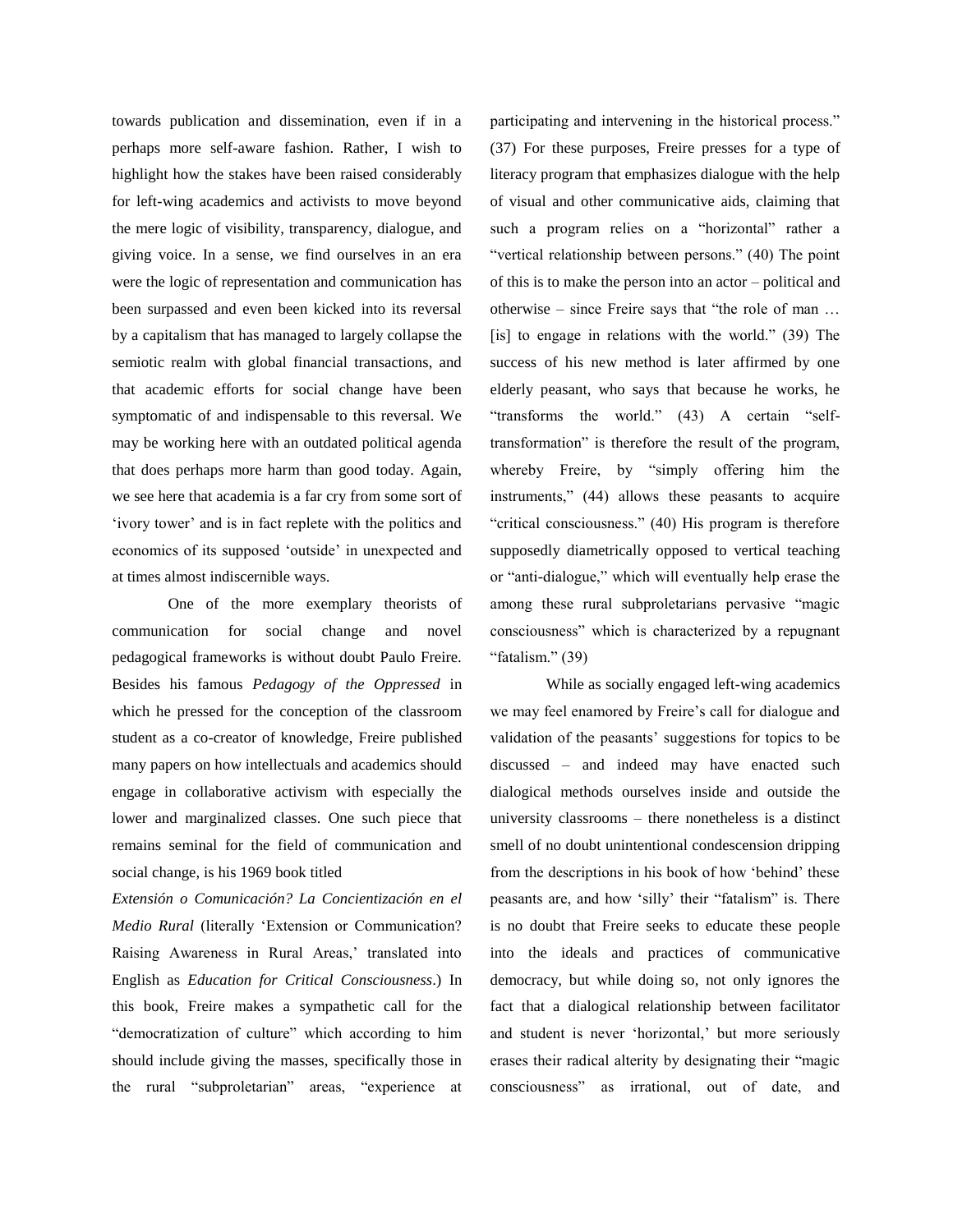unnecessary. One also gets the sense that Freire is only to proud to show off how the peasants have started to see themselves as "cultured" due to his program, indirectly affirming that his pedagogical method is superior. One wonders to what extent the peasants told Freire what he wanted to hear, if only in order to assure their own insertion into the new order, which he despite himself rather astutely terms the "dynamic climate of transition." (39) The rendering of these people into communicative subjects therefore is accompanied by a particular kind of invisible coercion, through which such people are eventually forced to give up on a 'magical' worldview that relied on the nontransparency or secrecy of certain aspects of life and existence. What is more, Freire understands the communication tools he uses to facilitate more participation – in particular visual and graphic "channels" like painting – as mere "instruments" that assist in the peasant becoming the "agent of his learning." (43) We can recognize here the typical conception of the media as ideally facilitating an 'interactive' setting, by which it functions as a model of, if not the transmission of top-down content or knowledge, then still the transmission of certain democratic and transformative *sentiments*. But it is exactly the latter that remains thoroughly one-way, as the potential counter-transference of the rural folks' "fatalism" is vehemently resisted and ignored by Freire, and indeed would find no place in our contemporary new media channels which are all about 'interactivity.' If one were to stick with yet slightly modify the Marxist terminology that Freire also subscribes to in his book, one could speak here about a form of 'alienation' that paradoxically occurs *because* the peasants are rendered into 'agents.'

This false claim to a supposed 'horizontality' in dialogue by Freire, which gives the program its

'alibi' of progressing towards social justice, is also what characterizes many of the other texts of the 1970s that are part of the now well-established canon of communication for social change. Another such text is Luis Ramiro Beltrán's 1979 article "A Farewell to Aristotle: 'Horizontal' Communication," published by UNESCO as part of the research done by the International Commission for the Study of Communication Problems. The fact that this article was written in light of allegedly there being a 'problem' with the communications according to UNESCO, already provides an interesting pointer towards an attitude of 'solving' issues by way of improved communications. The article in intriguing ways foreshadows the advent of new media technologies by making an argument for theorists and practitioners to move from one-way or unidirectional communications to two-way or bidirectional communications, in which according to Beltrán the "natural" need of the individual to communicate is satisfied. (168) Beltrán starts his article with a sophisticated critique of what I have earlier called the 'transmission model' in communication studies, pointing out that especially North-American studies and theories, done in the spirit of Aristotle's and Harold Laswell's conceptualizations, focused too much on 'effect' and 'persuasion.' These theories, he likewise points out, confuse information with communication. Beltrán argues that such 'bucket theories' of communication – as Freire called them – wrongly assume a passive receiver, and that therefore such theories go hand in hand with the "dominating monologue" (165) that has historically been extended from the West to for instance Latin America. Beltrán rightly identifies the relationship of such mass media and their private ownership as ways of extending a "whole way of life" namely "capitalist ideology." (164) At issue therefore is according to Beltrán how to move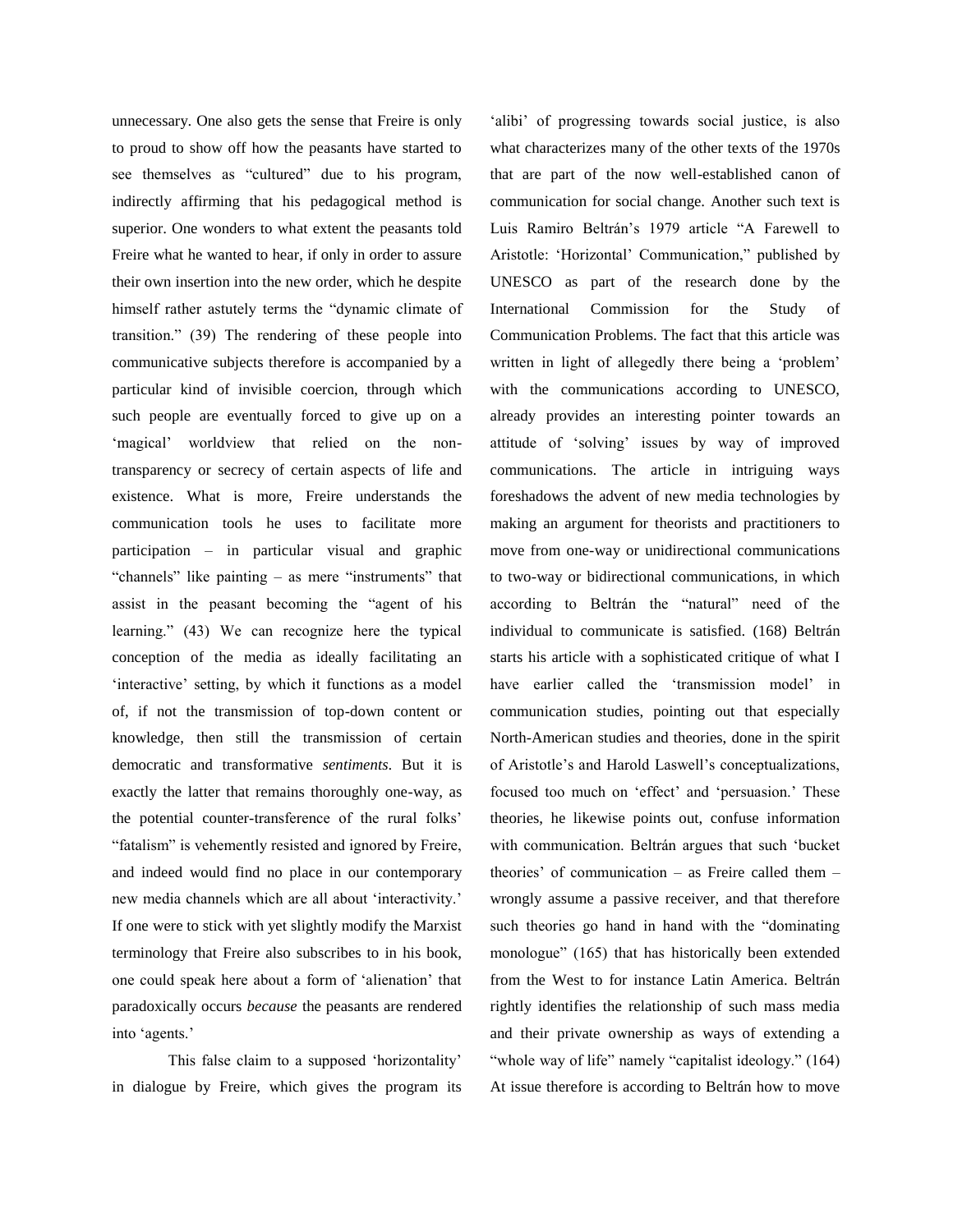away from "vertical and alienating communication tools" (166) towards a model based on "accessdialogue-participation." (168) And while he admits that complete horizontality is untenable, he nonetheless claims that we should work towards "a fair balance of proportions" in communication. (169)

Interestingly, Beltrán in the article assumes throughout that 'Latin Americans' as a whole, being part of a colonized and neo-colonized culture, have always been skeptical of such unidirectional theories of communications. Now while I agree that this description of the general experience of marginalization of Latin America may provide a valid starting point against such continuous domination, what is of pertinent importance here is that Beltrán translates this experience as legitimizing the 'solution' of the development of more horizontal and two-way communication tools and settings in which the receiver also becomes "an active social participant." (166) He illustrates such participatory tools with examples like "special combinations of mass media with group techniques, or group communications built around modern audio-visual tools," like "mobile videotape units," "loudspeaker systems," and "audio-cassette units." (167) The first major assumption that he makes is hence that communication still operates technologically or mechanically – as a machine-driven flow or movement to and from persons – which leads him to conclude that two-way communication enjoys more parity between sender and receiver. But more seriously, he assumes therefore that Latin American 'culture,' once it finds its expression in the mass and new media tools, will lead to a more democratic situation, and that this situation will in turn rid Latin America of capitalistic forms of domination. But this rendition of some unified 'culture' problematically glosses over the vast divergences of interests among Latin Americans, as well as the large class differences with Latin America at large. We see here that the shift towards a neoliberal ideology concerns a false performance of cultural difference as innately radical or external to capitalism, even though such differences have themselves become signs for global production and consumption, and as such eventually function to obscure class and gender relations internal to a continent or a country. What is more, by calling the need to communicate a "natural" aspect of humanity, and claiming that all people have the "right" to access, dialogue, participation, and communication (168), Beltrán effectively paves the way for a reorganized 'communicationalist' paradigm, which inserts the newly-molded 'active' and 'creative' communicative subject into communicative capitalism. By making it seem that bidirectional communication as such is always more democratic or more horizontal, he foregoes any analysis of how those tools that exemplify such interactive properties are in fact part and parcel of the ongoing financialization of the globe, and its subjects, to use the apt quote from Frank Gerace that Beltrán uses to indict the mass media, becoming part of a form of coercion which "grabs the soul of man, turning him into the shadow of his oppressor." (165) What Beltrán forgets is that power relations are always already part of any communicative setting, whether dialogical or not; and that to assume that for a facilitator the problems of his privilege have been solved or mitigated by way of using two-way communication is disingenuous, even if, or perhaps today especially when, such a dialogue is carried out in the name of 'democracy' or 'emancipation.'

This prefiguration of an intensified 'communicationalist' regime in many research projects, in which academics as well as many activists press for more efficient tools that provide and simulate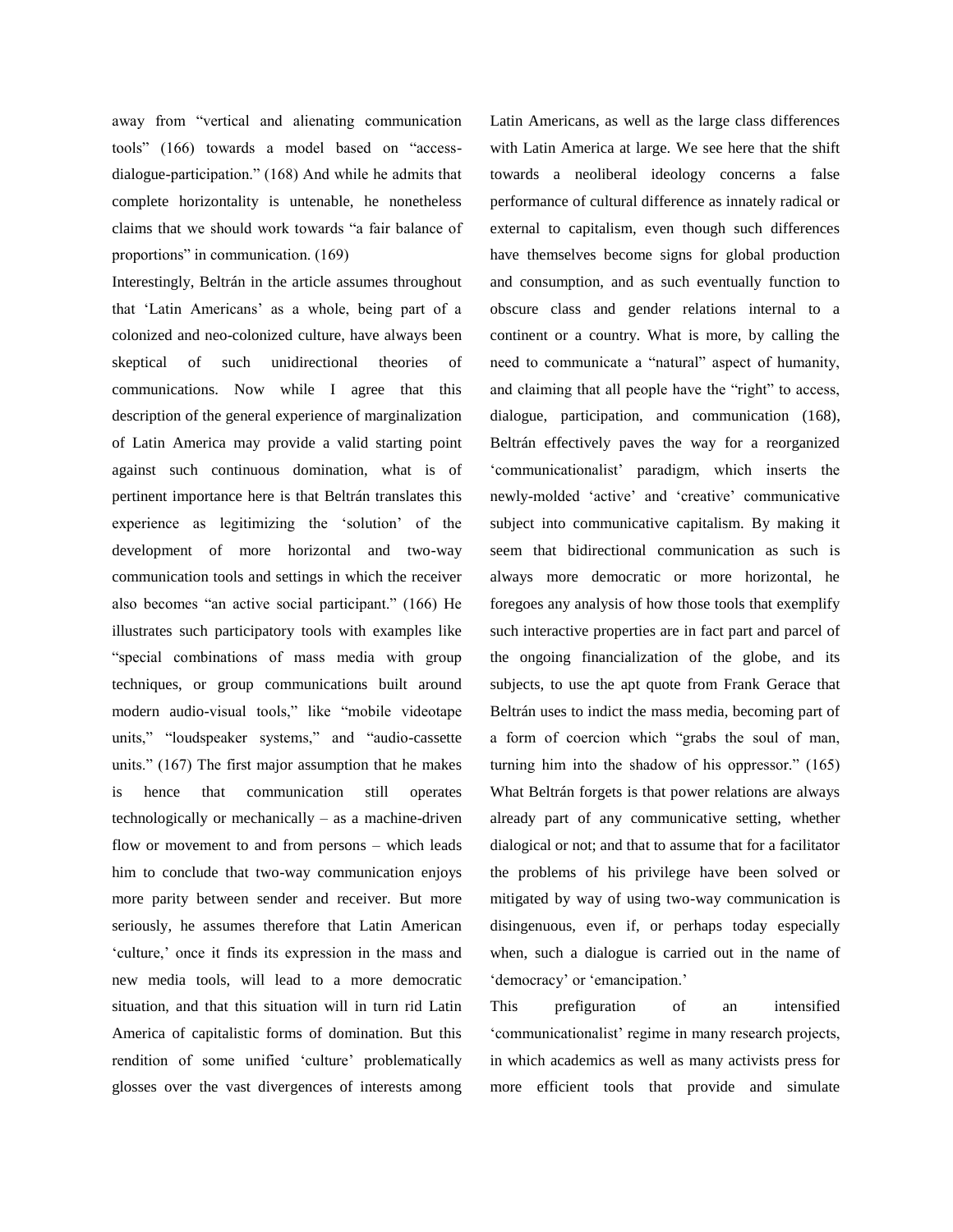interactivity, dialogue, and participation, segues well into the beginnings of the twenty-first century. Especially the social phenomenon of so-called 'online social movements' has seen a veritable barrage of academic studies over the last decade, even generating its own sub-discipline of 'online social movement studies.' These studies work primarily with social scientific methodologies that collect empirical data on activist behaviour, and almost all inhabit a vision of the media as transporters of activist information. This vision of 'transportation' that guides many such activist media projects as well as analyses of online social movements in the social sciences hence all implicitly assume that new media *enhance* the possibility of farreaching – in the double sense of the word – collective moral or democratic action and justice. Since neoliberal capitalism and its military apparatus is eventually the 'innovator' behind these new media, such new media often appear in the communication studies as if they themselves are the revolutionary force behind the 'progression' of mankind's sociality and morality. It is for this reason that some of such studies mistakenly speak of 'Facebook' or 'Twitter' revolutions – utterly bypassing the fact that these new technologies are part and parcel of a new global economic logic that has caused the oppression and disenfranchisement that many such revolutions were arguably up in arms against. These studies therefore also often tend to justify the supposedly 'ideal' economic form that is contemporary late-capitalism and the apparently default political democratic system that allows for and requires extensive online participation. For online social movements and their affiliated academic researchers, communicating more, faster, and more efficiently seems the ethical and rational thing to do, and more sophisticated activist projects and academic techniques should and will logically strive for the general

dissemination of 'valid,' and for the elimination of 'noise' or 'false' information. We can notice here not only the return of the Shannon-Weaver model, but also once again how the push for more communication finds its nascence in the *aporetic* structure of Western ideals of transcendence, emancipation, and liberation, due to how contemporary capitalism has led to an upturned situation in which the arena of politics has moved away from media representation as having a relation of correspondence to democratic representation.

Victor Manuel Marí Sáez's first chapter in his 2004 book *The Network Is for All: When Social Movements Take over the Net* (original Spanish title: *La Red Es de Todos*), which is part of the *Communication for Social Change Anthology*, provides a final example of how such contemporary social movement research now not simply prefigures, but instead becomes the mirrorimage of the imperative of communication that marks the usurpation of meaning-making in financialization. Mari Sáez mounts a sympathetic polemic against the ravages of capitalist globalization and the ongoing liberalization of markets, and sides explicitly with those social movements that are epitomized by the nowfamous slogan "another world is possible." (1010) He notices that the "new solidarity and communication networks" of these activist movements are marked by "flexibility, horizontality, interconnection capability, and closeness" between members. (1010) Such networks are according to Mari Sáez "strengthened by incorporating new members" and "connecting everything with everything," so that networking is "not only a more efficient form of organization" but also provide a "map of [our] relationships." (1011) While he appropriately remarks that global capitalism has rendered information into "merchandize," (1011) Mari Sáez nonetheless argues that these new media consist of the perfect manifestation of activist grouping in general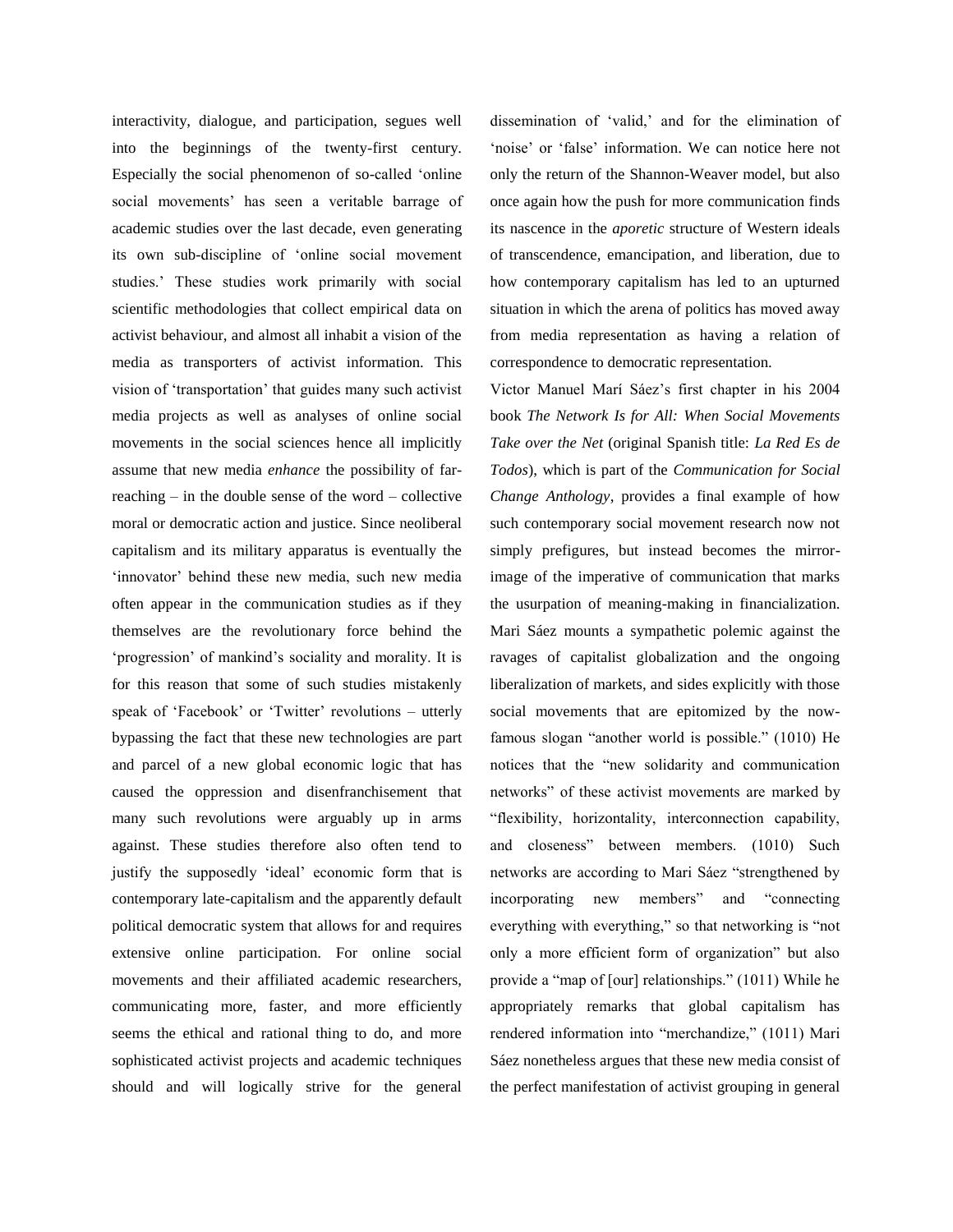before the advent of new media, and as such lend themselves perfectly to any form of activism that is anarchist (since new media are 'decentralized'), feminist (because feminism relies on 'solidarity networks'), and ecologist (because eco-movements "expose the interconnection of everything with everything." (1013)) Mari Sáez therefore concludes that in order to make the anti-capitalist movements more effective, the academic and activist must assume "a communicational state of mind" that gels better with the goals of social transformation. (1013) The abstract emphasis on 'change' by way of talking about a plethora of activist groupings, is palpable in his piece. The irony or paradox here is of course that Mari Sáez is arguing for a specific practice against neoliberal capitalism that precisely also constitutes the latter's *sine qua non*, to extend Bruce Robbins astute observation at the top of this article. Again, we find here that the wellmeaning academic is today caught in a moral and political tension or double-bind, which gets suppressed by way of creating a problematically unified image of anarchists, feminists, and ecologists vis-à-vis capitalism. This image erases not only the differences within but also the differential complicities of these supposedly coherent groupings in global class structures.

## **The Dissemination of 'Social Change' on the New and 'Social' Media**

The enactment of the university's ideals of justice, community, and equality then exceedingly takes to the new technologies of communication, as these have always been mistakenly perceived as the straightforward embodiment or incarnation of these ideals. Logically then, we can see that many academic and non-academic research centers around social change have taken the Internet by storm. This is also

unsurprising because it was the intimate collaboration during the Cold War period between American universities and the United States military that led to the birth of the early Internet (the ArpaNet) in the first place. This means that academia on a fundamental level shares with the military its ideals of transparency, connectivity, and communication, as well as a general tendency to incorporate more and more people and places under its regime. In "Becoming-Media" Joseph Vogl for this reason argues that the new media intensify the fact that any medium, in "the very act of communication simultaneously communicates the specific event-character of the media *themselves*," (628) so that these new technologies with their militaristic logic of targeting, as he in turn claims in "On Hesitation," translate the "global world [into] a world of universal addressability." (144) Since the prime logic of new media technologies, as I also discussed via the work of Baudrillard earlier, consists therefore of a combination simulation and dissimulation, we can expect to find that the websites of those research centers in important ways obscure the ways in which their use of new media are implicated in an increasingly dire economic and social situation for many globally. One more obvious example of this consists in how the prefix 'social' in social media in fact hides its complicity in social fragmentation; the 'social' media pretend to be about a sociality that actually erases the possibility of coming into contact with radical otherness (that what or those who do not gel with or abide by the Lyotardian 'communicationalist ideology.') Another example is how many websites of those research centers display the domain name suffix '.edu' or '.org' in their online addresses, as if they are unrelated or in opposition to capitalist entities that carry the '.com' or '.gov' suffix. A case in point is for instance the Amherst-based center for Communication for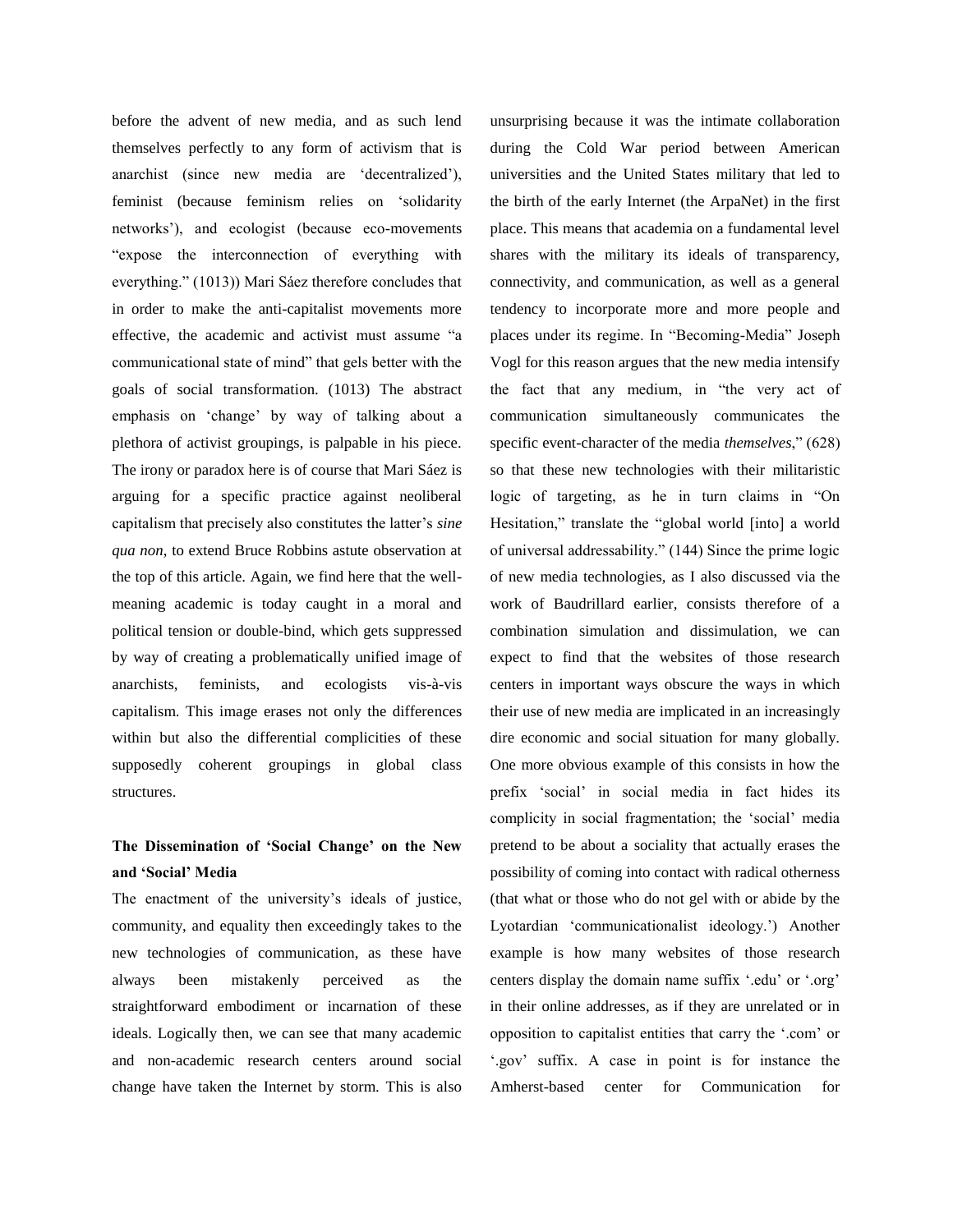Sustainable Social Change (CSSC, [http://csschange.org\)](http://csschange.org/), the University of Queensland Centre for Communication and Social Change (CfCSC, [http://uq.edu.au/ccsc/\)](http://uq.edu.au/ccsc/), or the non-governmental Communication for Social Change Consortium (CFSC, [http://www.communicationforsocialchange.org\)](http://www.communicationforsocialchange.org/) which has head offices in New Jersey and in London. All the traffic to and from these websites nonetheless flows via ISPs and IXPs that, as I mentioned before, are by and large owned by a handful of mostly North-American companies.

Now I want to stress that no doubt a lot of good work is done under the umbrella of these centers and organizations, and that I by no means wish to dissociate myself from the general left-wing spirit of justice and equality that these entities stand for. But I do think that especially the recourse of these entities to new communication and visualization technologies illustrates how the acceleration and subsequent displacement of these ideals has reached its apex today. This is because the usage of the new media naturalizes for its audiences – who are anyway already foremost the privileged sections of society for whom such techniques work to their advantage – the paradigm of transformation, communication, and innovation, both via the websites' content and their design. The CSSC website for instance proclaims as one of their key objectives the creation of awareness among policymakers and administrators of "innovative applied communication and technology processes" for community development in so-called 'developing' countries. It also professes to the creation of interdisciplinary and international alliances for the purposes of communication and social change. The CFSC website meanwhile claims that "within marginalized communities, there is tremendous untapped potential to use communication for collective good," since "communication has been an essential tool for development since early in the 20th century." Part of their mission is "to help people living in poor communities communicate effectively." The website also, much in line with the neoliberal obsession with technological change, strongly emphasizes the role of "nurturing innovation, research and scholarship in communication." It displays many photographs of African peoples and communities going about their daily business, like fishing, preparing food, and dancing, so as to imply a link between the dissemination of communication tools and the supposed 'improvement' in efficiency around these daily activities. Once more, there is a distinct sense of condescension present in these developmental narratives that claim to help people help themselves, which shows that these organizations still operate much in line with its colonialist and messianistic heritage of 'good works' for the purposes of the 'enlightenment of the natives.'

Similar to the CFSC website, the CfCSC website is profusely laced with images of Australian aboriginal, Indian, and other Asian rural communities, together with a smattering of white faces. The showcasing of these photographs appears to be functioning as 'proof' of the overall positivity of the imperative of communication and the joys of using the media. This 'proving' is similar to the case of for instance the protesters in Egypt during the so-called 'Arab Spring' holding up signs with "Facebook" and "Twitter," not because these are at all intrinsically revolutionary, but because these protests' spectacular imagery was set up for consumption by a largely Western and privileged global audience in dire need of a re-affirmation of the emancipatory promise of technological innovation as such. The 'other' is in the case of the CfCSC and CFSC website namely portrayed as 'authentically' desiring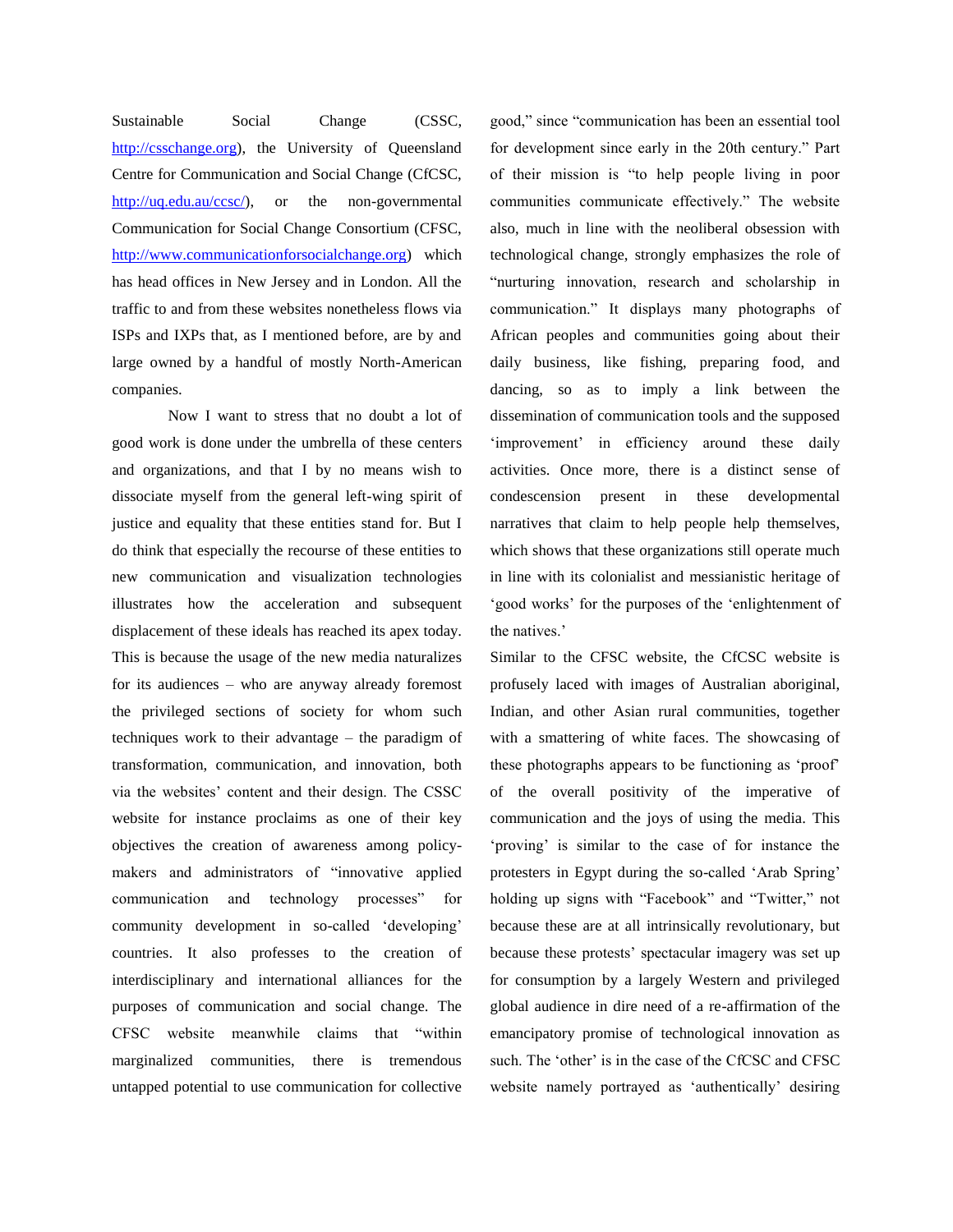communication and collaboration with these centers, where in fact such a 'need' is conjured up or produced by the unequal relations of power globally that the new media tools are implicated in, as well as between the facilitators and such 'others.' Again, true radicality is erased by way of displaying an 'other' who apparently posits no challenge to this global financial regime of development and innovation, and who can be 'coddled' and 'liberated' by the well-meaning academic and activist. As Vogl astutely remarks in "On Hesitation," such images and stories of happy collaboration render an impression that "friend and foe are just as close, almost indistinguishable from one another." (144) They therefore obscure the manifold ways in which organizers and researchers are *not* in any way in some kind of 'horizontal' dialogue with these peoples, whose entire ways of being in the world is challenged at a fundamental level in favor of a capitalist logic of mere survival. It may be for example of interest here that Australian aboriginal culture traditionally emphasizes the vital non-communicability and secrecy that is part and parcel of earthly existence; a worldview that is bound to perish in a global world obsessed with universal communicability and transparency. The general conceptual and opportunistic error that these academics, researchers, and activists therefore make, is to rely on an analogy between technologically improved communications – again, much in the vein of Shannon and Weaver – and the general democratization, perfection, or emancipation of communities under threat. In some socially engaged humanities scholarship of the 1990s, a very similar slippage concerned the misplaced overlapping of Gilles Deleuze and Félix Guattari's rhetoric of 'assemblages' and 'rhizomes' in *Anti-Oedipus: Capitalism and Schizophrenia,* with the supposedly 'horizontal' structure of the Internet. This misconception of the

function of new media is due to the confluence of the semiotic realm with the capitalist acceleration of information flows; under such conditions, 'radical' content comes to render opaque and legitimize the actual function of new media in the ongoing financialization of the globe. Once more then, the true purpose of these new and social media lies on their operational, and no longer the representational, level.

#### **Conclusion: the Promise of the Double-Bind?**

This article has demonstrated that the today, social scientists and humanists who want to mobilize communication tools for social change, find themselves increasingly in a double-bind, even if they may not explicitly recognize this bind as such. The tension between the imperative of communication and dissemination that is at the base of all academic professions, has segued, via a particular discourse of 'dialogue,' 'horizontality,' and 'self-transformation' in the 1970s, to the mechanized 'interactivity' that heralds in the era of new and social media in the 1990s. These discourses and practices all build on a fundamentally mistaken notion of communication as the transmission of meaning, and as such of the 'improvement' of community. In the performance of the academic profession and legitimation via this misguided notion of communication, the relative 'other' of the communicative subject is misinterpreted as the radical 'other;' in other words, the desires for ever newer media tools are wrongly taken for desires that are outside or resist the continuing march of neoliberal globalization. This contemporary form of economic acceleration that such communication (and its theories and practices of 'harnessing' it for social 'change')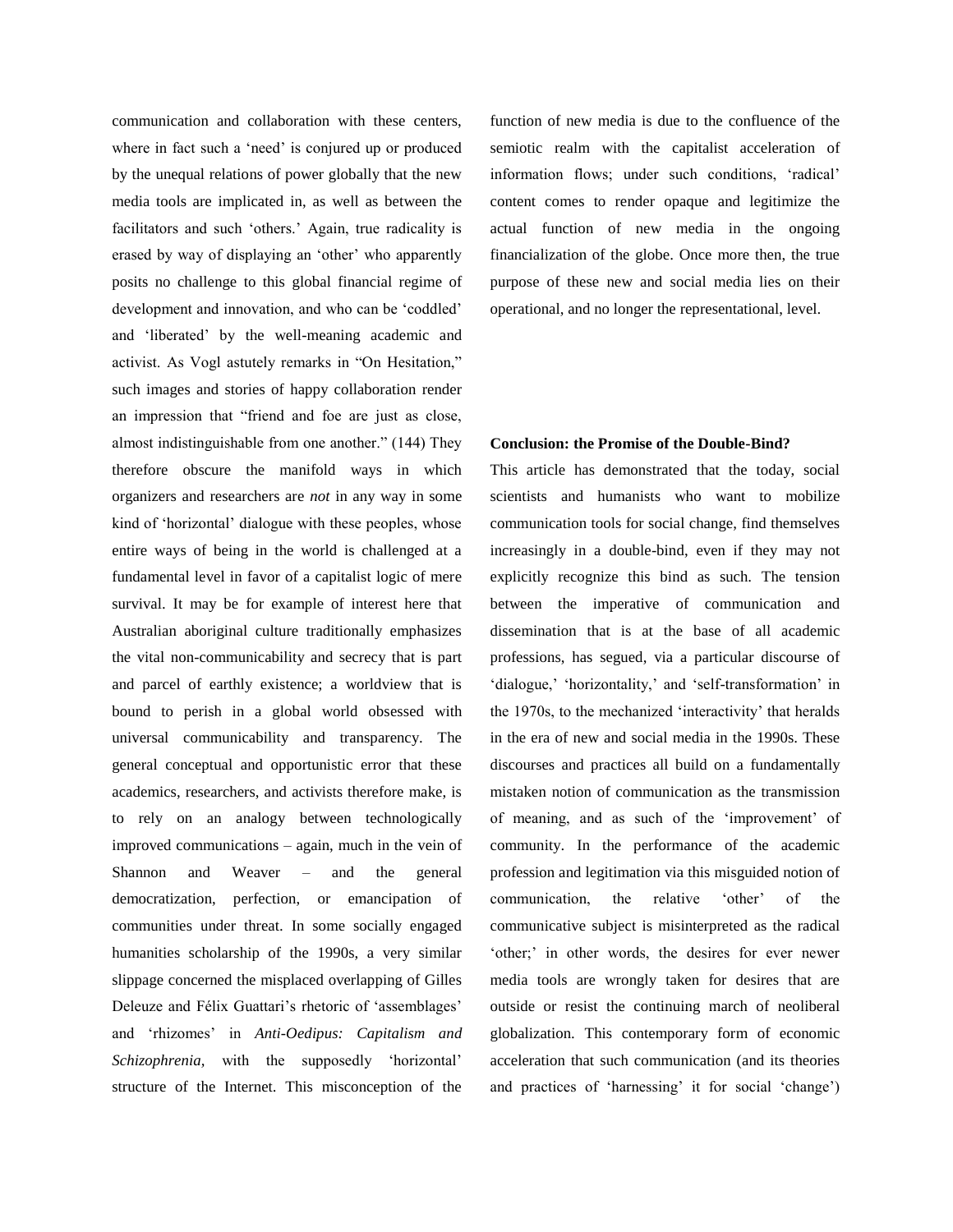hence paradoxically entails a certain problematic inertia or *non-change* in favor of contemporary nodes of power and privilege. This does not at all mean that the above projects are utterly misguided or deluded; rather, my point is that the very quest for justice and democracy that Cornel West so eloquently expressed and which all these projects and practices – and indeed this very article – dutifully perform, inhabits an *aporetic* structure that allows capitalism to accelerate the imagery that is wrapped up in this quest. And our quest for justice must then also question the particular accelerated form this quest takes today.

But this should not have us despair. As Spivak's prescient quote at the start of this article already announced, every form of idealism eventually will be or needs to be subjected to its own critique, and perhaps eventually even succumb to it. As much as the practices of these theories, centers, organizations, and left-wing academics are the outflow of a logic of increased visibility and transparency, they also render into visible form the perverse logic of 'incorporating' and 'connecting' everything and everyone, which Mari Sáez outlined as a virtue, in an exceedingly staged visual profusion of relative otherness. So the acknowledgement of this profound tension at the basis of the university and the ways it has intensified itself to such an extent today that more and more academics are starting to become disillusioned or confused about their calling, perhaps provides us with the return of that "fatalism" that Freire so eagerly sought to eradicate. We may want to welcome the upsetting force of such a fatal attitude towards the ideal of 'communication as community' as the true antidote, or perhaps even the quintessential shadow, which has always secretly accompanied the university's quest for total communication and transparency. The possibility of radicality via communication and its functionalist

theories may then finally and surprisingly lie in its unexpected outcomes, both positive and negative. I will be 'keeping the faith' together with Cornel West then, since also *owing to* all these theories and projects, the future may be more radically open than ever before.

### **References**

1. Baudrillard, Jean (2001). "For a Critique of the Political Economy of the Sign." *Jean Baudrillard, Selected Writings*. M. Poster (Ed.). Stanford: Stanford University Press, pp.57-97.

2. Baudrillard, Jean (1990). "The Melodrama of Difference." *The Transparency of Evil. Essays on Extreme Phenomena*. London: Verso, pp.124-138.

3. Baudrillard, Jean (2001). "The Mirror of Production." M. Poster (Ed.), *Jean Baudrillard, Selected Writings*. Stanford: Stanford University Press, pp.101-121.

4. Beltrán, Luis Ramiro (1979). "A Farewell to Aristotle: 'Horizontal' Communication." *Communication for Social Change Anthology: Historical and Contemporary Readings*. Alfonso Gumucio-Dagron and Thomas Tufte (Eds.). New Jersey: Communication for Social Change Consortium, pp. 157-173.

5. Communication for Social Change Consortium (n.d.)[. http://www.communicationforsocialchange.org](http://www.communicationforsocialchange.org/)

6. Communication for Sustainable Social Change (n.d.)[. http://csschange.org](http://csschange.org/)

7. Dean, Jodi (2009). *Democracy and Other Neoliberal Fantasies. Communicative Capitalism and Left Politics*. Durham: Duke University Press.

8. Deleuze, Gilles and Félix Guattari (1972). *Anti-Oedipus: Capitalism and Schizophrenia*. Mineapolis: University of Minnesota Press.